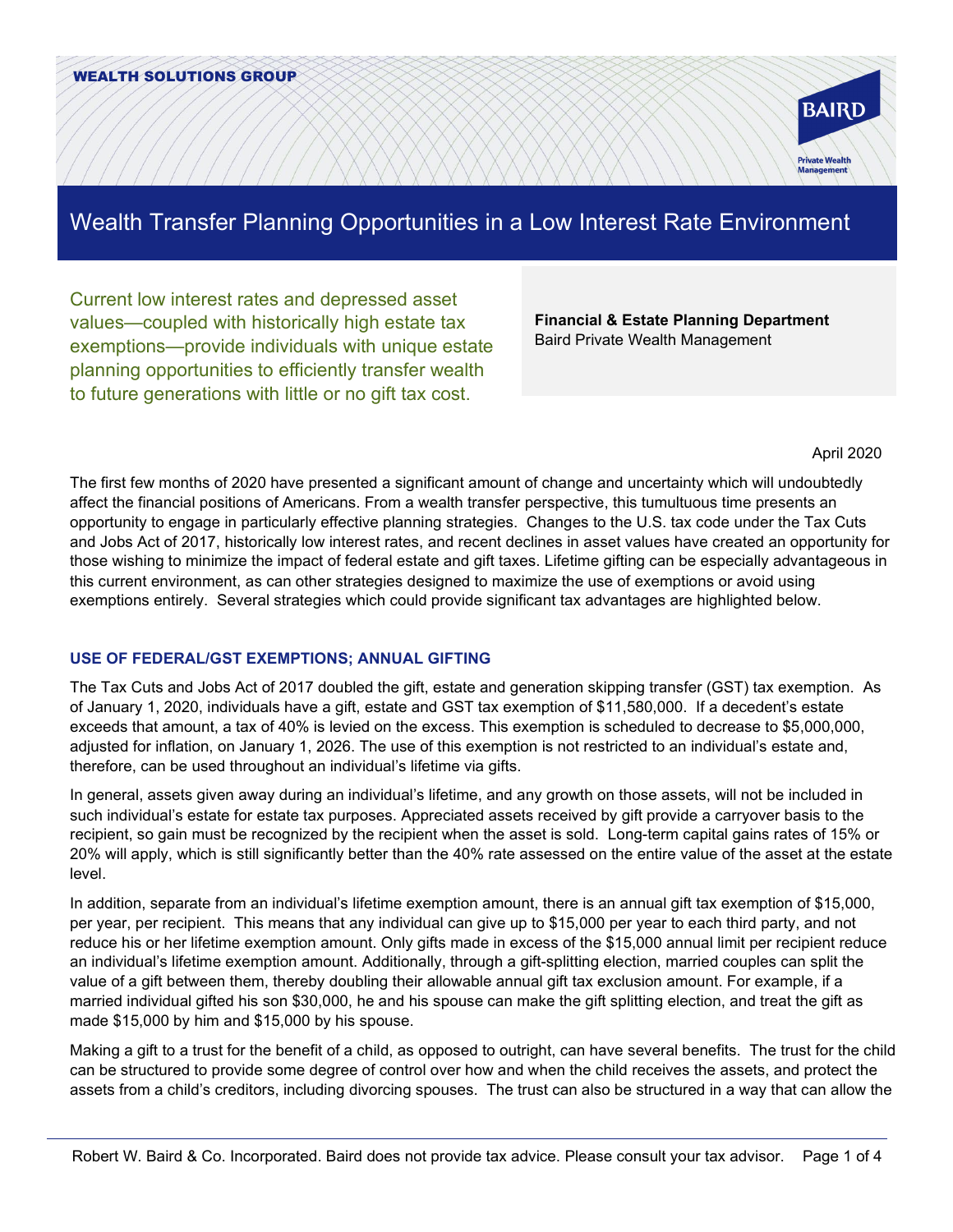parent to continue paying the income taxes attributable to the trust assets, allowing trust assets to effectively grow income tax free (discussed further below under "Sales to Intentionally Defective Grantor Trusts").

With the increased exemption amount available through 2025 and while asset values are relatively low, it may be a good time to consider lifetime gifting to reduce or even eliminate the potential estate tax liability. For individuals who have previously utilized most or all of their available exemption or who want to preserve more of their exemption for other transfers, there are numerous lifetime gifting strategies which utilize little or no gift tax exemption and are particularly effective in low interest rate environments.

### **INTRA-FAMILY NOTES**

Another method to shift assets to the next generation is through the use of intra-family loans. The concept is simple enough: one family member makes a loan to another (a parent to a child, for example). Such a loan can be made at interest rates lower than those available on typical commercial loans, and the terms of the loan can be structured to provide for the specific circumstances of the child/borrower. To avoid the transfer from being treated as a gift, there must be an obligation of repayment (ideally with a written and enforceable agreement) and the interest charged must be at least equal to the Applicable Federal Rate ("AFR"). Each month, the IRS publishes its AFR for short-term (less than 3 years), mid-term (3 to 9 years), and long-term (more than 9 year) loans. To the extent a loan does not bear interest at the AFR, there is a deemed gift. Typically, the loan interest rate is set in the month the loan is made and locked in for the life of the loan; however, it is possible for the rate to be renegotiated, if interest rates fall, for example, as they have lately.

Intra-family loans can be a good way to assist children looking to purchase a home or start a business. In addition to allowing the child to borrow at a lower interest rate than a conventional commercial loan, this can also provide a child with poor or no credit the opportunity to buy a home or start a business. In the case of a home purchase, it also allows the child to avoid administrative costs such as appraisal fees and closing costs.

Another way intra-family loans can be beneficial is for the child to invest the funds borrowed at a higher rate of return than the interest rate of the loan. To the extent the child can earn a rate of return greater than the interest rate, the appreciation is transferred to the child free of gift tax. In addition, the loaned assets in the hands of the child can appreciate without inflating the parent's taxable estate. Meanwhile, the parent can keep their gift and estate tax exemption to use on other transfers during their lifetime and/or upon death.

In using an intrafamily loan, the parent gets to keep cash flow equal to the value of the asset, plus interest, in the form of repayments made by the child. If the parent does not need the cash owed from the note payments, the parent can use their annual exemption (\$15,000 per year per recipient in 2020) and/or their lifetime exemption to forgive repayments by the child. However, forgiveness of the note should not be the intent when issuing the loan as the IRS could make the argument that the full amount of the loan at inception was truly a gift.

#### **GRANTOR RETAINED ANNUITY TRUSTS**

A Grantor Retained Annuity Trust ("GRAT") is an irrevocable trust which would pay the grantor (or their estate) a fixed annuity equal to a percentage of assets gifted to the trust for a term of years. At the end of that term, any remaining trust property (the "remainder") passes to other family members or remains in trust for their benefit. The taxable gift is calculated by subtracting the value of the grantor's retained interest from the fair market value of the property transferred into the trust.

GRATs can be set up with large retained annuity interests that reduce the value of the remainder interest to close to zero. Such GRATs are sometimes referred to as "zeroed out GRATs". To illustrate, assume a GRAT is funded with assets worth \$500,000. In the case of a (nearly) zeroed out GRAT, the annuity might be valued at \$499,500 and the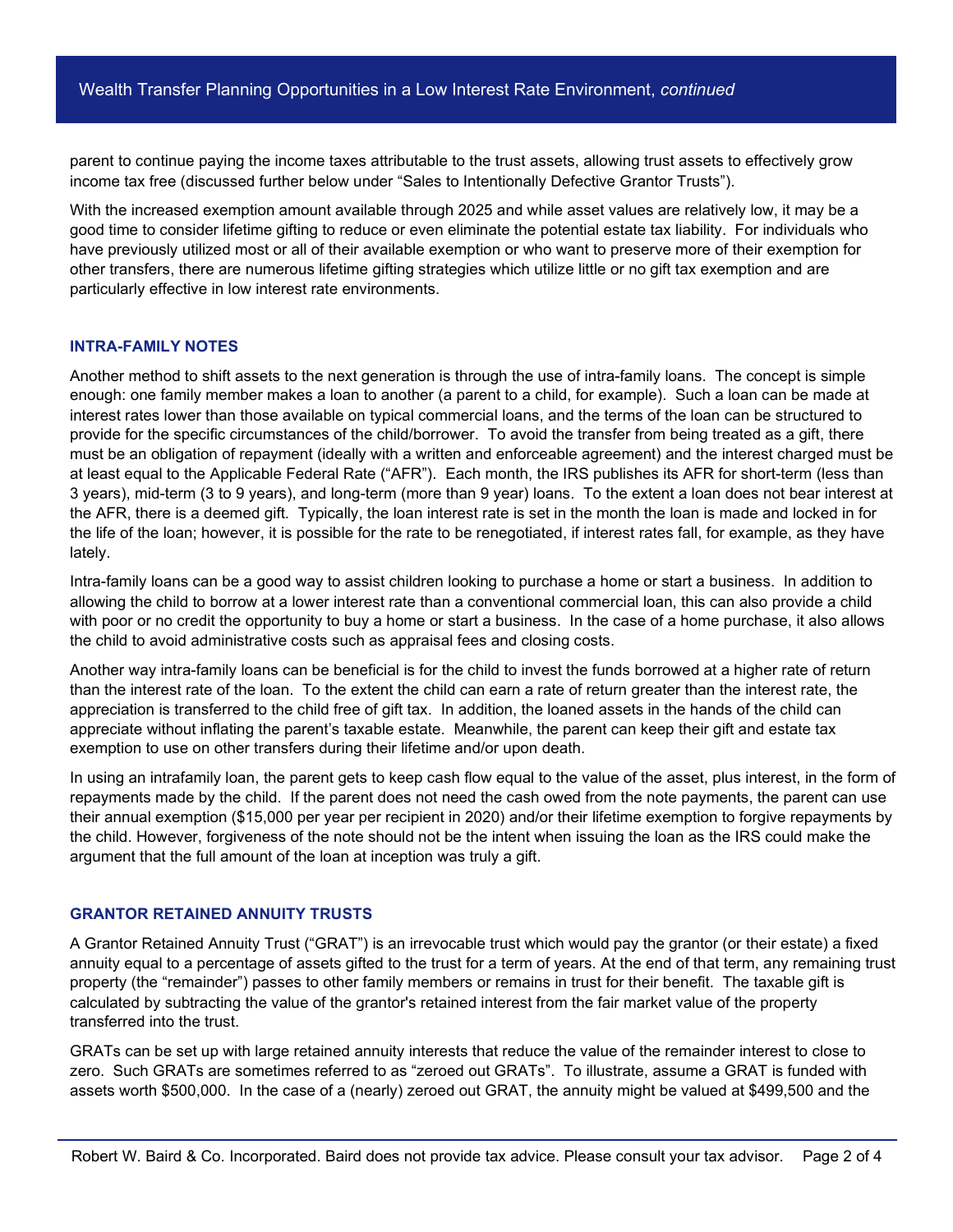remainder at \$500, resulting in a gift of just \$500. The advantage in using a GRAT is the removal of future growth from the taxable estate (along with retention of the value of assets) with little to no use of the grantor's lifetime exemption.

GRATs are more beneficial when the interest rate that the IRS uses in determining the value of the retained interest are low. The IRS assumes that the trust assets will generate a return of at least the applicable Sec. 7520 rate in effect for the month the assets were transferred to the trust (just 0.8% for the month of May 2020). Any appreciation in excess of the Sec. 7520 rate passes to the beneficiaries free of gift tax. The GRAT is considered successful if the grantor outlives the GRAT term and the rate of return on the GRAT exceeds the Sec. 7520 rate for that month. If, contrary to expectations, the rate of return on securities (or other assets) transferred to the GRAT do not exceed the Sec. 7520 rate, then everything in the GRAT will be paid out as an annuity to the grantor but, in the case of a zeroed out GRAT, the grantor will still have most or all of his or her applicable exemption amount.

Because the primary advantage of a GRAT is the removal of an asset's appreciation from the grantor's estate, GRATs should be funded with securities or other assets with a value that is currently low but expected to appreciate. In addition, the assets transferred to the beneficiaries at the end of the GRAT term will receive a carryover basis. As such, funding a GRAT with higher-basis assets is more beneficial than low-basis assets.

There are certain considerations that should be reviewed in connection with establishing a GRAT. If the grantor dies during the trust term, the value of the remainder interest is also included in the grantor's estate. Further, because a GRAT represents an incomplete gift (as the gift to the remainder beneficiaries is not complete until the end of the GRAT term), it is not a suitable vehicle to use in a generation-skipping transfer, as the value of the "skipped" gift cannot be determined until the end of the trust term. As a result, the use of this planning technique in conjunction with the GST tax exemption for grandchildren or further generations is not recommended.

## **SALES TO INTENTIONALLY DEFECTIVE GRANTOR TRUSTS**

An Intentionally Defective Grantor Trust ("IDGT") is a type of irrevocable trust established by the grantor for the benefit of the grantor's children and future generations. Often, an IDGT is structured to benefit the grantor's children during their lifetime and to continue for future generations. These trusts are considered "intentionally defective" because trust provisions provide the grantor with certain powers which deliberately cause the IDGT to be treated as a "grantor trust" for income tax purposes only. The IDGT is carefully drafted to ensure that the assets of the trust are not included in the grantor's estate for estate tax purposes. As a result, the grantor is responsible for the tax on trust income, but is not considered the owner for estate tax purposes.

A sale of assets to an IDGT can offer significant transfer tax benefits in a low interest rate environment. Current interest rates combined with relatively low asset values make this technique particularly attractive. In a sale to an IDGT, a parent, for example, sells appreciated assets to the IDGT in exchange for a promissory note from the IDGT at the (currently very low) AFR. The sale price is based on the current fair market value of the asset, less any applicable discounts.

Since the IDGT is structured as a grantor trust for income tax purposes, the parent does not recognize any gain on the sale of the appreciated assets to the IDGT and does not have to report the promissory note interest payments received from the IDGT as taxable income. This allows the assets in the IDGT to effectively grow income tax-free, as the grantor is paying the income tax attributable to the IDGT with non-IDGT assets. Any post-sale appreciation will accrue to the IDGT (benefitting children and future generations) without being subject to gift or estate tax. The lower the interest rate on the promissory note, the more beneficial the sale technique is because it reduces the IDGT's payment on the promissory note.

As is the case with a GRAT, the advantage of selling to an IDGT is the removal of an asset's appreciation from the grantor's estate. Accordingly, the IDGT should be funded with assets with a value that is currently low (or potentially discounted) but expected to appreciate. In addition, as with a GRAT, the assets sold to the IDGT will receive a carryover basis, and as such, selling higher-basis assets to the IDGT is more beneficial than selling low-basis assets.